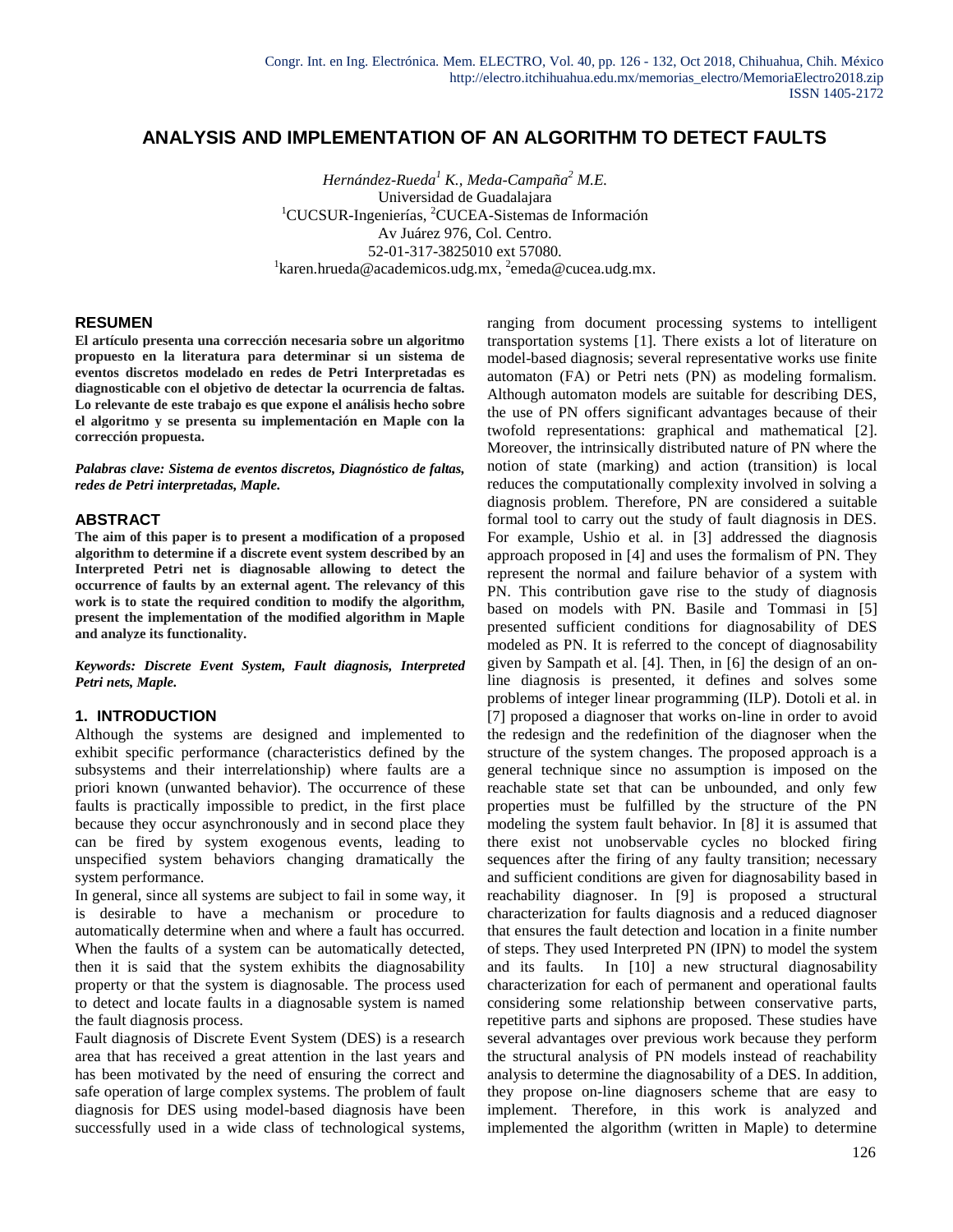when an IPN exhibits the diagnosability property. It is based mainly on the characterization of diagnosability property in IPN proposed by [10]. The contributions of this work are; 1) the condition required to properly applying the algorithm to determine if the IPN is diagnosable and 2) implementation of algorithms to detect when an IPN is diagnosable.

The paper is organized as follows: section 2 provides basic definitions of DES, PN, and IPN. Section 3 presents the theory of fault diagnosis problem. In the section 4 is defined and analyzed the algorithm to determine the diagnosability of an IPN and besides that its implementation in Maple is shown. Finally, in section 5, the conclusion and future work are presented.

# **2. BACKGROUND**

## **2.1. Discrete Even System**

A DES has the state set naturally described by a discrete set like  $\{0, 1, 2,...\}$  and transitions are observed at discrete points in time. These state transitions are associated with events. Examples of these systems are network systems, distributed systems, traffic control systems, manufacturing systems, among others [11].

### **2.2. Petri nets**

A PN is represented by two kinds of vertices (figure 1): circles, represent places  $(p_1, p_2, p_3)$ , that are associated with actions or system outputs to be modeled and bars o rectangles  $(t_1,t_2,t_3,t_4)$  representing transitions, which are associated with events and actions or outputs. The input places (output places) are places whose arcs lead to (leave to) a transition  $t_i$  and they are considered input (output) of  $t_i$ . An initial marking  $(M(p_1))$  $=1$ ) would be an initial distribution of marks (black dots into the places). The presence or absence of a mark in a place can indicate whether a condition associated with this place is true or false. At any given time, for instance, the distribution of marks into places is called PN marking. The marking defines the current state of the modeled system.



The PN works in order to simulate the dynamic behavior of a system, the marking in a PN is changed according to the following firing rule: a) a transition "t" is said to be enabled if each input place "p" of "t" is marked with at least  $w(p,t)$ tokens, where  $w(p,t)$  is the weight of the arc from "p" to "t", b) an enabled transition may or may not fire (depending on whether or not the event related with "t" actually takes place), and c) the firing of an enabled transition "t" removes  $w(p,t)$ tokens from each input place "p" of "t", and adds  $w(t,p)$ tokens to each output place "p" of "t", where  $w(p,t)$  is the

weight of the arc from "t" to "p". The formal definition of PN is presented as follows and it is taken from [12].

*Definition 1*: A Petri Net structure G is a bipartite digraph represented by the 4-tuple  $G=(P,T,I,O)$  where:

- $P = \{p_1, p_2, ..., p_n\}$  and  $T = \{t_1, t_2, ..., t_m\}$  are finite sets of vertices called places and transitions, respectively.
- I(O) :  $P \times T \rightarrow Z^+$  is a function representing the weighted arcs going from places to transitions (transitions to places);  $Z^+$  is the set of nonnegative integers.

The symbol  $\cdot t_j$  denotes the set of all places  $p_i$  such that  $I(p_i, t_j)$  $\neq$  0 and t<sub>j</sub>• the set of all places  $p_i$  such that O( $p_i$ , t<sub>j</sub>)  $\neq$ 0. Analogously,  $\cdot p_i$  denotes the set of all transitions  $t_i$  such that  $O(p_i, t_j) \neq 0$  and pi• the set of all transitions  $t_j$  such that  $I(p_i, t_j)$ ≠0.

The pre-incidence matrix of G is  $C^- = [c_{ij}^-]$ , where  $c_{ij}^- = I(p_i, t_j)$ ; the post-incidence matrix of G is  $C^+=[c_{ij}^+]$ , where  $c_{ij}^+$  =O( $p_i$ ,  $t_j$ ); the incidence matrix of G is  $C = C^+ - C^-$ . The marking function  $M: P^- \to Z^+$  represents the number of marks (depicted as dots) residing inside each place. The marking of a PN is usually expressed as an n−entry vector. M function can be represented as M(p).

*Definition 2*: A PN is the pair  $N = (G, M_0)$ , where G is a PN structure and  $M_0$  is an initial token (mark) distribution over places.

*Definition 3*: A P−semiflow Y<sub>i</sub> (T− semiflow X<sub>i</sub>) of a PN is a positive integer solution of the equation  $Y_i^T C = 0$  (CX<sub>i</sub> = 0). The support of the P−semiflow  $Y_i$  (T− semiflow  $X_i$ ) is the set  $||Y_i|| = \{p_j | Y_i(p_j) \neq 0\}$  ( $||X_i|| = \{t_j | X_i(t_j) \neq 0\}$ ).

*Definition 4:* The reachability set of N, denoted by  $R(N, M_0)$ , is the set of all possible reachable markings from  $M<sub>0</sub>$ , firing only enabled transitions.

*Definition 5*: A PN  $(N, M_0)$  is *k*-safe (*k*-bounded) if for all M  $\in$  R(N, M<sub>0</sub>) and places p  $\in$  P, M(p)  $\leq$  k. 1 – safe nets are simply called safe.

*Definition 6*: A PN (N, M<sub>0</sub>) is live if for all  $M_i \in R(N, M_0)$  and for all  $t \in T$  it is true that  $\Theta M_j$ , such that  $M_i \rightarrow M_j \rightarrow$ .

*Definition 7*: A siphon is a subset of places  $S = \{p_1, ..., p_s\} \subseteq$ P of a PN such that the set of input transitions •S is contained in the set of output transitions  $S^{\bullet}$ , i.e.,  $\bullet S \subset S^{\bullet}$ .

#### **2.3. Interpreted Petri net.**

An IPN is an extension of PN based on the input and output signals. IPN is a PN that include input and output alphabets that are associated with the transitions and places, of PN, respectively. An IPN can model the commands sequences given by the signals from actuators and sensors each time a new state is reached. Graphically, an IPN is presented in figure 2. The measurable places  $\{p_1, p_3\}$  of IPN are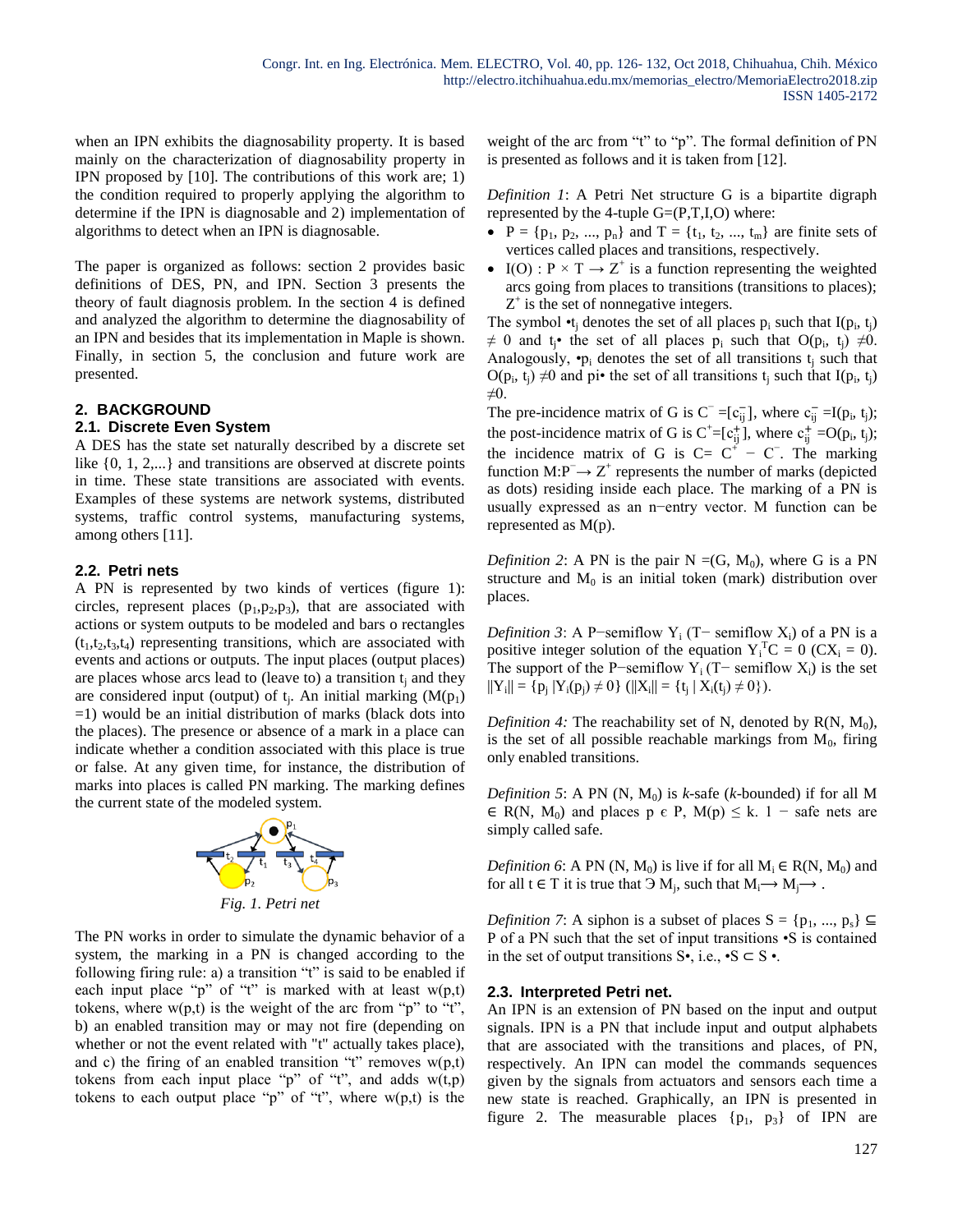transparent circles while the no-measurable place  $\{p_2\}$  is a dark circle. The formal definition is taken from [12] and it is as follows:



*Definition 8*: An IPN is the 4-tuple  $Q = (G, \Sigma, \lambda, \varphi)$  where:

- $\bullet$  N = (G, M<sub>0</sub>) is a PN.
- $\Sigma = {\alpha_1, \alpha_2, ..., \alpha_r}$  is the input alphabet of the net, where  $\alpha_i$ is an input symbol.
- $\lambda : T \to \Sigma \cup \{\epsilon\}$  is a labeling function of transitions with the following constraint:  $\forall t_j, t_k \in T, j \neq k$ , if  $\forall p_i I(p_i, t_j) =$ I(p<sub>i</sub>, t<sub>k</sub>)  $\neq$  0 and both  $\lambda(t_j) \neq \varepsilon$ ,  $\lambda(t_k) \neq \varepsilon$ , then  $\lambda(t_j) \neq \lambda(t_k)$ . In this case ε represents an uncontrollable system event.
- There exists a q×n matrix  $\varphi$ , such that  $y_k = \varphi M_k$  is mapping of the marking  $M_k$  into the q−dimensional observation vector. Column  $\varphi(\cdot, i)$  is the elementary vector  $e_h$  if place  $p_i$ has associated the sensor place h; or the null vector if  $p_i$  has no associated sensor place. In this case, an elementary vector e<sup>h</sup> is the q−dimensional vector with all its entries equal to zero, except entry h, that it is equal to 1. A null vector has all its entries equal to zero.

Notice that q places have associated a sensor, signal thus they are measurable or observable.

A transition  $t_i \in T$  of an IPN is enabled at marking  $M_k$  if  $\forall p_i \in T$ P,  $M_k(p_i) > I(p_i, t_i)$ . An enabled transition  $t_i$ , labeled with a symbol other than ε (empty or silent) symbol, must be fired when  $\lambda(t_i)$  is activated. An enabled transition  $t_i$ , labelled with a  $\epsilon$  symbol can be fired. When an enabled transition  $t_i$  is fired in a marking  $M_k$ , then a new marking  $M_{k+1}$  is reached. This fact is represented as  $M_k \stackrel{t_j}{\rightarrow} M_{k+1}$ ;  $M_{k+1}$  can be computed using the dynamic part of the state equation represented by (1):

$$
\mathbf{M}_{k+1} = \mathbf{M}_k + \mathbf{C} \mathbf{v}_k
$$
  
\n
$$
\mathbf{y}_k = \phi \mathbf{M}_k
$$
 (1)

*Definition 9*: A firing transition sequence of an IPN  $(Q, M_0)$  is a sequence  $\sigma = t_i t_j$  ... such that  $M_0 \stackrel{t_i}{\rightarrow} M_1 \stackrel{t_j}{\rightarrow} ...$  The set of all firing sequence  $\mathfrak{t}(Q, M_0)$ , is called the firing language of  $(Q, M_0)$ .  $\pounds (Q, M_0) = \{ \sigma \mid \sigma = t_1 t_1 ...$  where  $M_0 \stackrel{t_i}{\rightarrow} M_1 \stackrel{t_j}{\rightarrow} ... \}$ .

*Definition 10*: A sequence of observation vectors (output symbols) of  $(Q, M_0)$  is a sequence  $\omega = (y_0)(y_1) \dots (y_n)$ , where  $y_k = \phi M_k$  and  $y_i \neq y_{i+1}$ . If  $\omega$  is a sequence of output symbols, then the set of firing transition sequences  $\sigma \in \mathcal{L}(Q, M_0)$  whose firing generates the output sequence  $\omega$  is represented by  $\Omega(\omega)$ .

*Definition 11*: Let  $(Q, M_0)$  be an IPN. The set  $\Lambda(Q, M_0)$ denotes all sequences of output symbols of  $(Q, M_0)$ . The set of all output sequences of length greater than or equal to k will be denoted by  $\Lambda^k(Q, M_0)$ , i.e.,  $\Lambda^k(Q, M_0) = {\omega \in \Lambda(Q, M_0) \mid \Lambda_Q}$  $|\omega| \geq k$ .

*Definition 12*: The set of all output sequences leading to an ending marking in the IPN  $(Q, M_0)$  is denoted by  $\Lambda_B(Q, M_0)$ , i.e.,  $\Lambda_B$  (Q, M<sub>0</sub>) = { $\omega \in \Lambda(Q, M_0)$  |  $\exists \sigma \in \Omega(\omega)$  such that M<sub>0</sub>  $\stackrel{\omega}{\rightarrow}$ M<sub>j</sub> and M<sub>j</sub> enables no transition, or when M<sub>j</sub> enables t<sub>i</sub> (M<sub>0</sub>)  $\stackrel{t_i}{\rightarrow}$ ) then C( $\bullet$ , t<sub>i</sub>) =  $\overrightarrow{0}$  }.

### **3. DIAGNOSIS PROBLEM**

#### **3.1. Diagnosis based on model**

This model represents the diagnosis system (figure 3) and has a diagnoser (a monitoring online system whose warns the presence of faults) that compares the normal behavior  $(Q^N, M_0^N)$  without faults modeled with IPN, with the current behavior  $(Q, M_0)$  of a DES, when there exists a difference between these behaviors, then a fault is detected and it can be seen as an error  $(e_k)$  in the DES [12].



*Fig. 3. Online diagnosis based on model*

#### **3.2. Event-detectability property**

If the input-output sequences can be detected using only output signals (systems sensor outputs) and the structural information of the IPN, this net will be called eventdetectable.

*Definition 13*: An IPN  $(Q, M_0)$  is event-detectable if the firing of any transition can be uniquely determined from knowledge of the input and output produced by  $(Q, M_0)$  [13].

*Definition 14*: An IPN (Q, M<sub>0</sub>) is event-detectable iff  $\forall \sigma \in$  $\mathfrak{t}(Q, M_0)$ , the firing of any pair of transition  $t_i, t_j \in \sigma$ , can be distinguished from each other using the information in  $\omega \in \Lambda$  $(Q, M_0)$  [13].

The following lemma gives a polynomial characterization of event-detectable IPN that is used to determine if an IPN is diagnosable [6]. This means that if an IPN is not eventdetectable it is impossible to know if it can be diagnosable.

*Lemma 1*: A live IPN given by  $(Q, M_0)$  is event detectable iff

- $\forall t_i, t_j \in T$  such that  $\lambda(t_i) = \lambda(t_j)$  or  $\lambda(t_i) = \varepsilon$  it holds that  $\varphi C(\bullet, t_i) \neq \varphi C(\bullet, t_i)$ , and
- $\forall t_k \in T$  it holds that  $\varphi C(\bullet, t_i) \neq 0$ .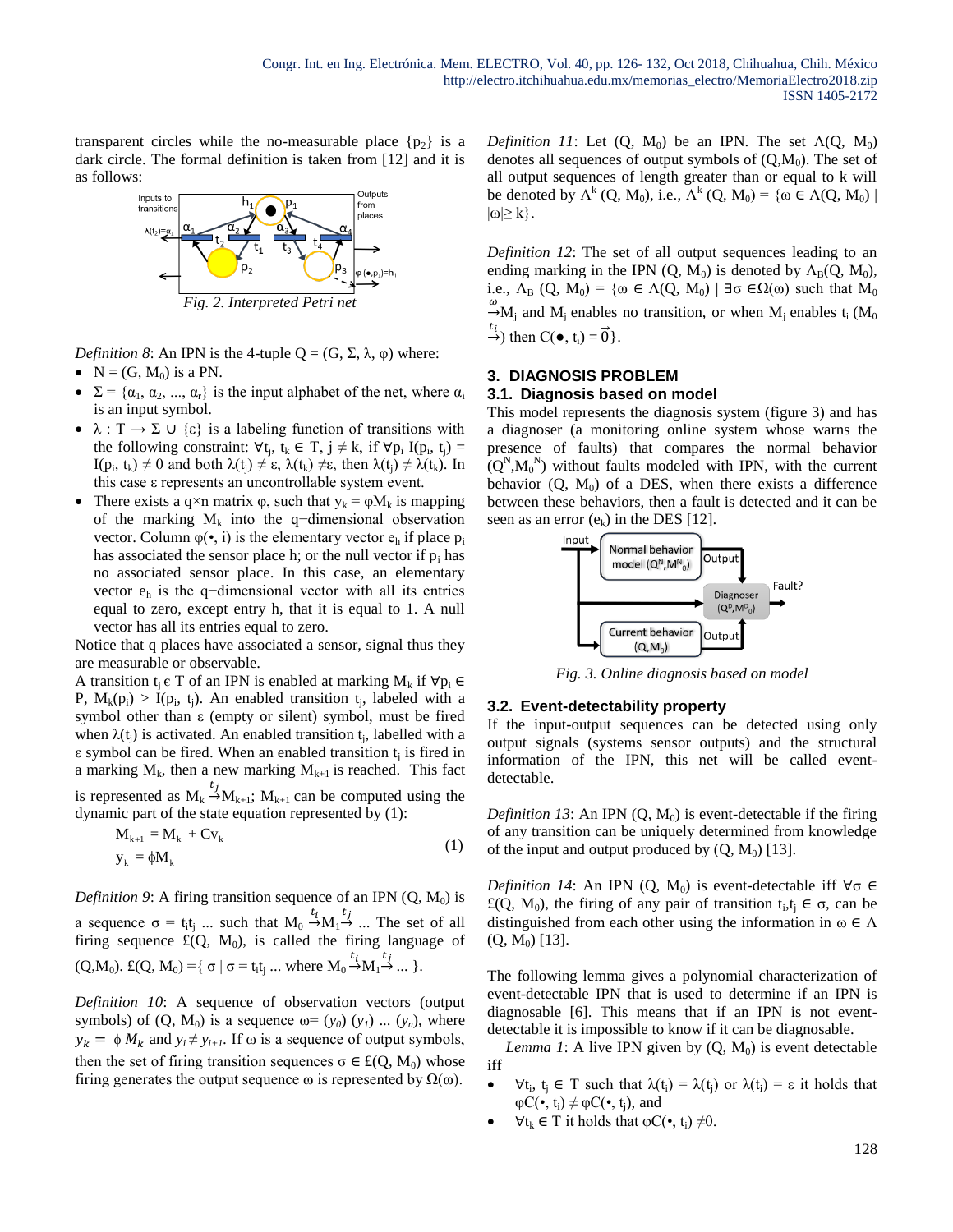#### **3.3. Modeling of faults**

The faults are represented by transitions in the IPN, i.e., it is considered that a fault event modeled occurs when a transition that is considered a fault is fired according to the rules and properties of the PN. The objective is to diagnose the occurrence of fault events based on the sequence of observed events. Furthermore, the faults that are considered here are permanent ones. A permanent fault occurs when a task stops its execution while other(s) task(s) can be continued to run in the system.

This work deals with systems whose normal behavior model  $(Q^N, M_0^N)$  can be represented by a live and safe IPN. Once the DES is described by a live and safe IPN, the next step is to represent faults into the normal behavior model. This is done based on [12]. When a permanent fault occurs, then one task is stopped while other concurrent tasks may continue their execution. In permanent faults, the involved faulty devices will remain in a faulty state until they are repaired. The proposed modeling strategy for representing faults is straightforward. Consider first the model  $(Q^N, M_0^N)$  that describes the normal functioning of the system. Then for every place  $p_i^N$  representing an operation at which a fault may occur, add an uncontrollable transition  $t_f$ , a faulty place  $p_i^{\dot{F}}$ , and the arcs  $(p_i^N, t_f)$  and  $(t_f, p_i^F)$ . The new faulty place  $p_i^F$ must be labeled with the same symbol that  $p_i^N$  for stating that the fault cannot be detected from the observation of the outputs. The obtained model describes both normal and faulty behavior as it can see in figure 4. The permanent faults are  $t_{pf}^{\dagger}$ and  $t^2$ <sub>pf</sub> [12].



*Fig. 4. Normal and faulty behavior of an IPN*

## **3.4. Diagnosability**

The diagnisability problem consist in determining if a system is diagnosable, i.e., if the occurrence of a fault can be detected in a finite number of steps, using the input-output system information. Following notation and definitions will be useful in the diagnosability analysis.

The set of places P of an IPN  $(Q, M_0)$  is partitioned into two subsets,  $P = P^F \cup P^N$  where  $P^F$  is the set of places coding faulty states, and  $P<sup>N</sup>$  is the set of places coding normal states of the IPN. The markings in  $R(Q, M_0)$  can also be partitioned into the following two subsets:  $F = \{M \in R(Q, M_0) \mid \exists p_k \in P^F\}$ such that  $M(p_k) > 0$ ,  $M \in R(Q, M_0)$  and  $R(Q^N, M_0^N) = R(Q,$  $M_0$ ) – F, where F is the set of the faulty markings and R( $Q^N$ ,  $M_0^{\{N\}}$  is the set of the normal states. The embedded normal behavior IPN  $(Q^N, M_0^N)$  of  $(Q, M_0)$  is the IPN included in  $(Q,$   $M_0$ ) when  $P^F$  and  $T^F = \cdot P^F$  are not considered. In  $(Q^N, M_0^N)$  the set of places is  $P^N = P - P^F$ , the set of transitions is  $T^N = T - P^F$  $T^F$  and the set of arcs of  $(Q^N, M_0^N)$  is  $A^N = ((P^N \times T^N) \cup (T^N \times T^N))$  $(P^N)$ )  $\cap$  (A), where  $A = \{(p_i, t_j)|p_i \in P, t_j \in T \text{ and } I(p_i, t_j) =$ 1}∪{(t<sub>i</sub>, p<sub>j</sub>)|p<sub>i</sub> ∈ P, t<sub>j</sub> ∈ T and O(p<sub>i</sub>, t<sub>j</sub>) = 1}.

*Definition 16*: Let  $(Q, M_0)$  be an IPN,  $P^N$  be the normal set of places, and  $T<sup>F</sup>$  be the set of faulty transitions of  $(Q, M_0)$ . The set of risky places of  $(Q, M_0)$  is  $P^R = \cdot T^F$ . The post-risk transition set of  $(Q, M_0)$  is  $T^R = {P^R \bullet \cap T^N}$ [13].

Considering last definition, the next proposition [10] is used to determine if a permanent fault can be diagnosable.

*Proposition 1*: Let  $(Q, M_0)$  be a safe  $(Q^N, M_0^N)$  that is safe, live and strongly-connected. Let  $t_i$  be a permanent fault,  $p_k$  be a risky place and  $S_{ti}$  be the siphon that will be unmarked when  $t_i$  is fired. Assume that  $|p_k \cdot | = 1$  and the post-risky transition  $t_a$  $\in$  p<sub>k</sub>• and the pre-risky transitions are event detectable. (Q,  $M_0$ ) is diagnosable with respect to  $t_i$  if all the T-semiflows of the net contains transitions in •S<sub>ti</sub> ∪ S<sub>ti</sub>•.

## **4. ALGORITHM TO DETECT FAULTS 4.1. Definition**

Next algorithm is used to diagnose the permanent faults in an IPN and is taken from [10]. The inputs are the IPN  $(Q, M_0)$ and  $(Q^N, M_0^N)$  that are live and binary, and the output is the Tsemiflow X that can be fired infinitely often when the permanent fault t<sub>i</sub> occurs.

*Algorithm 1* Permanent faults diagnosability of an IPN

Let  $p_k$  be the risky place associated to the permanent fault  $t_i$ , *S*<sup>*ti*</sup></sub>={*p*<sup>*k*</sup>*}*. For each place  $p_i \neq p_k$  solve the following Linear Programming Problems LPPs:

$$
LPP_1 = \begin{Bmatrix} Min \sum_{i=1}^{[P]} Y_1(i) \\ s.t. \\ Y_1^T C = 0 \\ Y_1(p_k) = 1 \\ Y_1(p_i) = 1 \\ 0 \le Y_1(p_r) \le 1 \end{Bmatrix}
$$
 (2)

Where  $p_i$  is the current place that is analyzed and  $p_r$  is the rest of places. If (2) has no solution then places  $p_i$ ,  $p_k$  are in different minimal P-semiflow, go to label  $#$ . If (2) has a solution then places  $p_i p_k$  are in the same minimal P-semiflow or they are in two different minimal P-semiflows not sharing any place. LPP<sub>2</sub> will determine which the case is.

$$
LPP_2 = \begin{Bmatrix} \nMin \sum_{i=1}^{|P|} Y_2(i) \\ \n\vdots \quad \vdots \\ \nY_2^T C = 0 \\ \nY_2(p_k) = 0 \\ \nY_2(p_i) = 1 \\ \n0 \le Y_2(p_r) \le 1 \\ \nY_2(i) \le Y_1(i) \n\end{Bmatrix} \tag{3}
$$

If (3) has a solution then places  $p_i$ ,  $p_k$  are in different minimal P-semiflows, go to label  $#$ . If  $(3)$  has no solution then places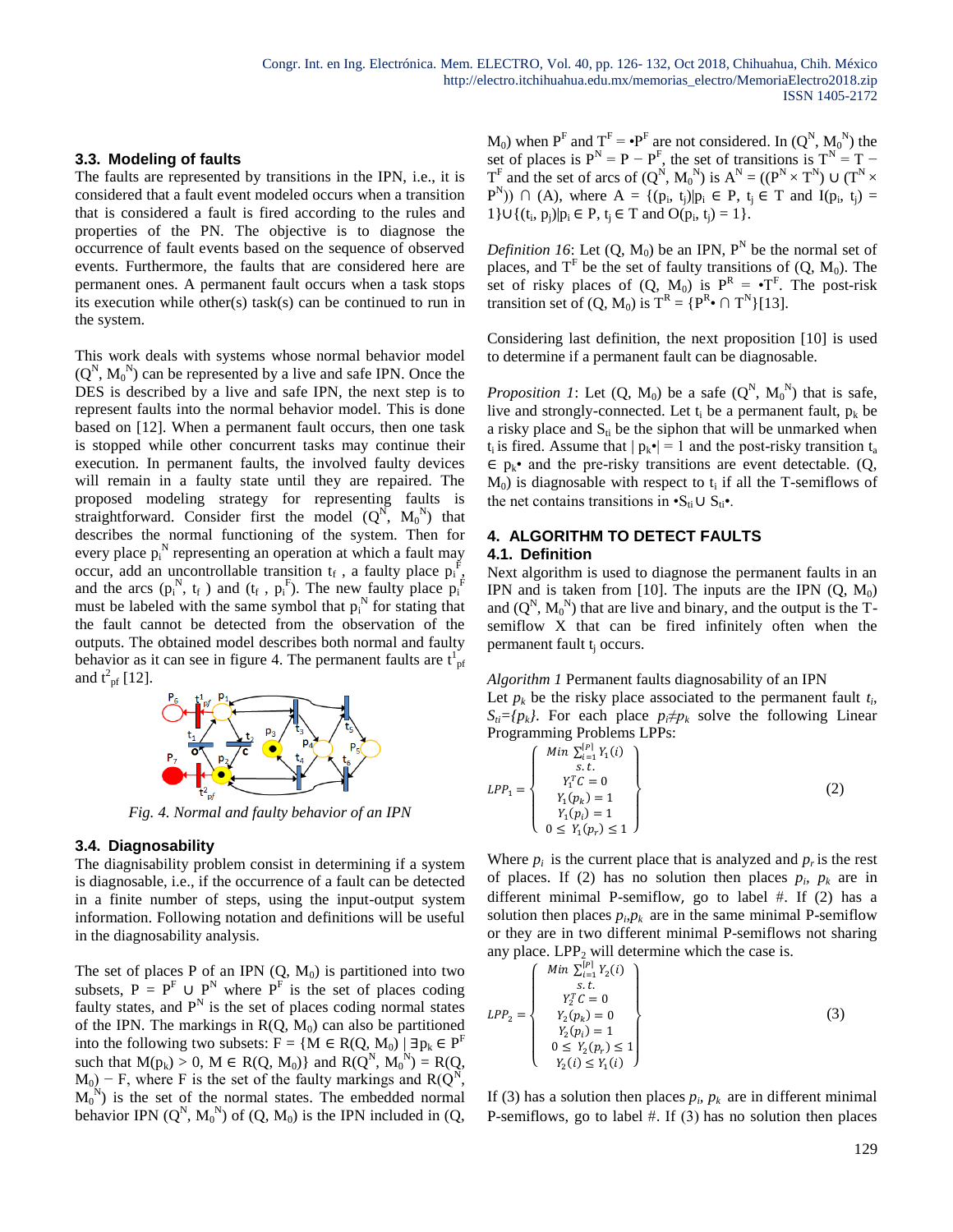$p_i p_k$  are in the same minimal P-semiflow.  $S_i = S_i U_i p_i$ because are in the same minimal P-semiflows.

Label  $# :$  end for.

Thus, the transition set  $T^{i} = \mathcal{S}_{i} \cup S_{i} \cdot \text{contains}$  the transitions that will be immediately death if the faulty transition  $t_i$  is fired. Now,  $LPP_3$  computes if there exists a T-semiflow not containing transitions in  $T^i$ . Let  $Z(h)=1$  if  $t_h \in T^i$  and  $Z(h)=0$ in otherwise.

$$
LPP_3 = \begin{cases} Max \sum_{i=1}^{[T]} X(i) \\ s.t. \\ CX = 0 \\ Y_2(p_k) = 0 \\ X'Z = 0 \\ 0 \le X(h) \le 1 \end{cases}
$$
 (4)

Where  $X'$  is the transpose of X. According with (4), if X is empty then this faulty transition  $t_i$  will be diagnosable. In the algorithm,  $S_{ti}$  has the places forming the siphon that will be unmarked when the faulty transition  $t_i$  is fired. For sure that  $p_k$ belongs to the siphon. Thus,  $LPP_1$  computes if a place  $p_i$ belongs to the same minimal P-semiflow than  $p_k$  or if  $p_i$ belongs to a minimal P-semiflow not sharing any place with the P-semiflow containing  $p_k$ . If  $LPP_1$  has a solution, then LPP<sub>2</sub> determines if  $p_i$  and  $p_k$  belong to the same P-semmiflow: If it is the case then  $S_{ti} = S_{ti} \cup \{p_i\}$ . When all the places are analyzed, then  $S_i$  contains all the places belonging to the siphon that will be unmarked when  $t_i$  is fired. Afterwards,  $LPP<sub>3</sub>$  computes a minimal T-semiflow that can be fired infinitely often even when  $t_i$  is fired. Thus, if such T-semiflow exists, then  $t_i$  is not diagnosable.

#### **4.2. Analysis**

To analyze how the previous algorithm works, consider the IPN depicted in figure 5 that is live, binary and stronglyconnected. This contains a permanent fault  $t^{1}_{pf}=t_{6}$  and the risky-place  $p_k=p_2$ ,  $t_i=t_6$  and  $S_{ti}=p_2$ . It can see that this IPN does not possess an indeterminate cycle, so this net must be diagnosable.



*Fig. 5. IPN live and safe with a permanent fault*

Applying the algorithm above presented, it is executed according the number of places of the IPN (for each place  $p_i \neq p_k$ ).

Then, in cycle **For**  $LPP_1$  the objective function is:

Min 
$$
\sum_{i=1}^{[7]} Y_1(i) = Min (y_1 + y_2 + y_3 + y_4 + y_5 + y_6 + y_7)
$$
 where  
\n
$$
C = \begin{vmatrix}\n1 & -1 & 0 & 0 & 1 & 0 \\
1 & -1 & 0 & 0 & 0 & 0 \\
0 & 1 & 0 & -1 & 0 & 0 \\
0 & 0 & 1 & -1 & 0 & 0 \\
0 & 0 & 0 & -1 & 1 & 0\n\end{vmatrix}, Y_1 = \begin{vmatrix}\ny_1 \\
y_2 \\
y_3 \\
y_4 \\
y_5\n\end{vmatrix}, Y_1 - y_4 - y_5 - y_6 + y_7 = 0
$$
\n
$$
y_2 + y_4 = 0
$$
\n
$$
y_1 - y_4 - y_5 - y_6 + y_7 = 0
$$
\n
$$
y_6 - y_7 = 0
$$
\n
$$
y_7 = 0
$$
\n
$$
y_8 = 0
$$
\n
$$
y_9 - y_7 = 0
$$
\n
$$
y_9 - y_7 = 0
$$
\n
$$
y_1 - y_4 - y_5 - y_6 + y_7 = 0
$$
\n
$$
y_6 - y_7 = 0
$$
\n
$$
y_7 = 0
$$
\n
$$
y_8 - y_7 = 0
$$
\n
$$
y_9 - y_7 = 0
$$
\n
$$
y_1 - y_4 = 0
$$
\n
$$
y_1 - y_2 = 1 \rightarrow y_3 = 0, y_4 = 1, y_5 = 0, \text{ if } y_6 = 0 \rightarrow y_7 = 0
$$
\n
$$
y_1 + y_2 + y_3 + y_4 + y_5 + y_6 + y_7 = 3 \text{ i.e there exist a solution.}
$$

Then  $p_i$ ,  $p_k$  are in the same minimal P-smiflow or they are in two different minimal P-semiflow in  $(5)$ . Now LPP<sub>2</sub> will determine which the case is. To the cycle **For**  $LPP_2$  in (6),  $Y_2^T=0$  has the same equations than  $Y_1^T=0$  in (5) but with the following conditions:

$$
Y_2(y_2) = 0 \text{ and } Y_1(y_1) = 1
$$
  
The condition  $0 \le Y_2(p_r) \le 1$  implies that  
 $0 \le Y_2(y_3) \le 1, 0 \le Y_2(y_4) \le 1, 0 \le Y_2(y_5) \le 1, 0 \le Y_2(y_6) \le 1,$   
 $0 \le Y_2(y_7) \le 1$ . And the condition  $Y_2(i) \le Y_1(i)$  implies that  
 $Y_2(y_1) \le 1, Y_2(y_2) \le 1, Y_2(y_3) \le 0, Y_2(y_4) \le 1,$   
 $Y_2(y_5) \le 0, Y_2(y_6) \le 0, Y_2(y_7) \le 0$   
if  $y_1 = 1$  and  $y_2 = 0 \rightarrow y_3 = 1, y_4 = 0, y_5 = 1, y_6 = y_7 = 0$   
 $0 y_6 = y_7 = 1$  but  $y_3 = 0$  because  $Y_2(y_3) \le 0$   
(6)

Thus, this value (6) does not fulfill that  $-y_1+y_2+y_3=0$  so  $Y^T_2 =$  $\{\}\$  then  $p_i$ ,  $p_k$  are in the same minimal P-semiflow and the siphon  $S_{ti} = \{p_2, p_1\}$  is formed. Now LPP<sub>1</sub> is executed to choose the following place  $p_i = p_3$ . For LPP<sub>1</sub>:

For  $p_i \neq p_k$ ,  $p_i = p_3$  and  $p_k = p_2$ ,  $Y_1(y_2) = 1$  and  $Y_1(y_3) = 1$ . The condition  $0 \le Y_1(p_r) \le 1$ , implies that  $0 \le Y_1(y_1) \le 1$ ,  $0 \le Y_1(y_4) \le 1, 0 \le Y_1(y_5) \le 1, 0 \le Y_1(y_6) \le 1, 0 \le Y_1(y_7) \le 1.$  (7) If  $y_3 = y_2 = 1 \rightarrow y_1 = 2, y_4 = 1,$  and  $y_5 = 1$ , if  $y_6 = 0 \to y_7 = 0$  but  $y_1 = 2$  not fulfills  $0 \le Y_1(y_1) \le 1$ 

Therefore, there is not a solution (7) then  $Y^{T}{}_{1} = \{\}$  then  $p_{i}$ ,  $p_{k}$ are in different minimal P-semiflow. Now,  $LPP_1$  is executed to choose the following place  $p_i = p_4$ . For LPP<sub>1</sub>:

For 
$$
p_i \neq p_k
$$
,  $p_i = p_4$  and  $p_k = p_2$ ,  $Y_1(y_2) = 1$  and  $Y_1(y_4) = 1$ .  
\nThe condition  $0 \le Y_1(p_r) \le 1$ , implies that  $0 \le Y_1(y_1) \le 1$ ,  
\n $0 \le Y_1(y_4) \le 1$ ,  $0 \le Y_1(y_5) \le 1$ ,  $0 \le Y_1(y_6) \le 1$ ,  $0 \le Y_1(y_7) \le 1$ .  
\nIf  $y_4 = y_2 = 1 \rightarrow y_3 = 0$ ,  $y_1 = 1$ ,  $y_5 = 0$ , if  $y_6 = 0 \rightarrow y_7 = 0$   
\nthen  $Y_1^T = [1101000]$  and  
\n $y_1 + y_2 + y_3 + y_4 + y_5 + y_6 + y_7 = 3$  i.e there exist a solution.  
\n(8)

Then  $p_i$ ,  $p_k$  are in the same minimal P-semiflow or they are in two different minimal P-semiflow  $(8)$ . Now LPP<sub>2</sub> will determine which the case is. After executing the  $LPP_2$  the value does not fulfill that  $-y_2+y_4=0$  so  $Y^T{}_2 = \{\}$  then  $p_i$ ,  $p_k$  are in the same minimal P-semiflow and the siphon  $S_{ti} = {p_2 p_1 p_4}$ is formed. Again, the  $LPP_1$  is executed to choose the following place  $p_i = p_5$  and there is not a solution then  $Y^T{}_{1} = \{\}$ then  $p_i$ ,  $p_k$  are in different minimal P-semiflow. Again, LPP<sub>1</sub> is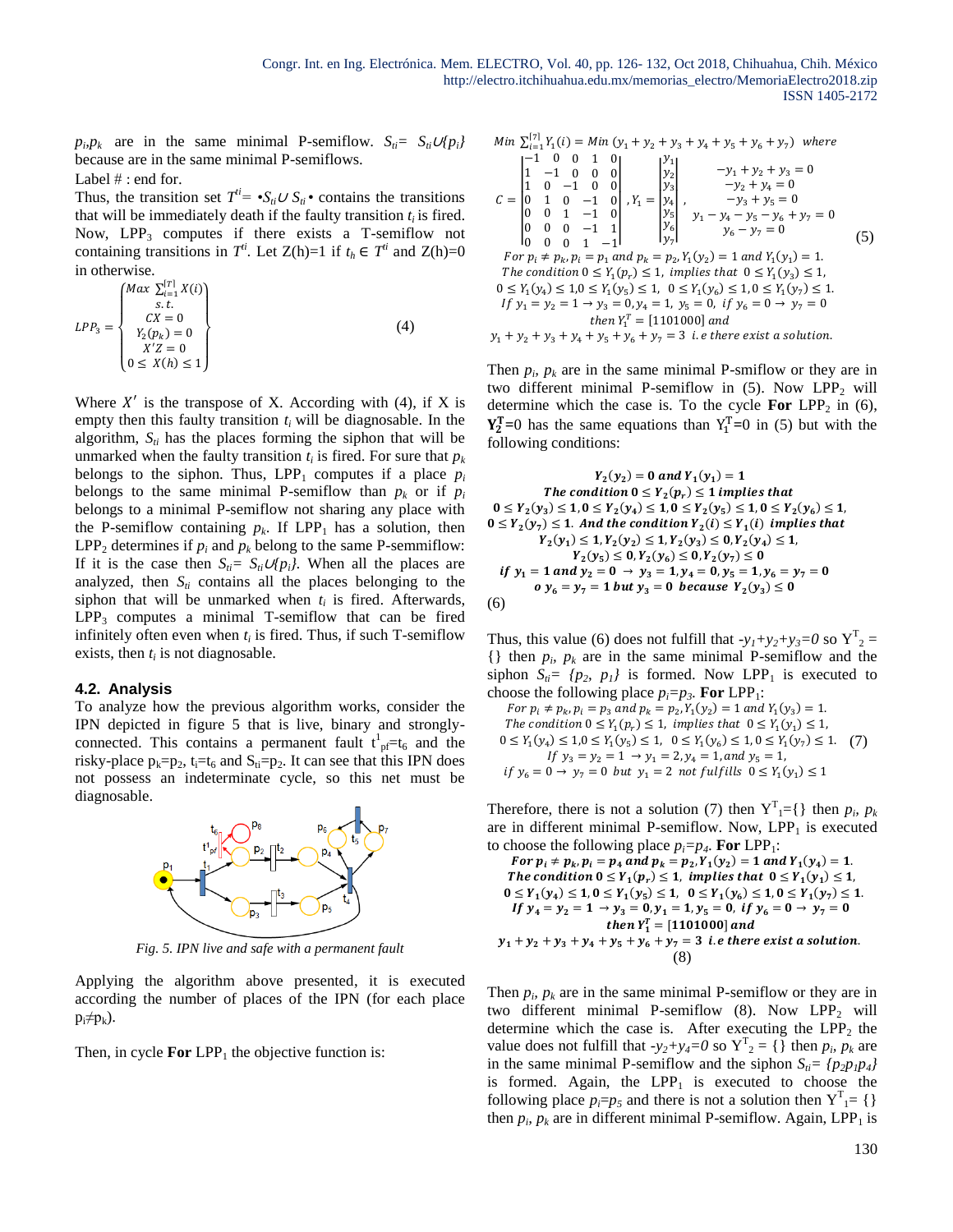executed to choose the following place  $p_i = p_6$  and  $p_i$ ,  $p_k$  are in the same minimal P-semiflow or they are in two different minimal P-semiflow. After, the  $LPP_2$  is executed to determine which the case is. Then  $p_i p_k$  are in the same minimal Psemiflow or they are in two different minimal P-semiflow and again LPP<sub>2</sub> is executed. Thus, then  $p_i p_k$  are in different minimal P-semiflow and the  $LPP_1$  is executed to choose the following place  $p_i = p_i$ . All the places were analyzed then go to end for. Then  $S_{ti} = \{p_2 p_1 p_4\}$  Do  $T^{ti} = \mathbf{S}_{ti} \cup S_{ti} \mathbf{S}_{ti} = \{t_1 t_2 t_4\}.$ 

```
Then, in cycle For LPP_3 the objective function is:
```

$$
Max \sum_{i=1}^{[7]} Y_1(i) = Min (y_1 + y_2 + y_3 + y_4 + y_5 + y_6 + y_7) \text{ where}
$$
  
\n
$$
C = \begin{vmatrix}\n1 & -1 & 0 & 0 & 1 & 0 \\
1 & -1 & 0 & 0 & 0 \\
0 & 1 & 0 & -1 & 0 \\
0 & 0 & 1 & -1 & 0 \\
0 & 0 & 0 & -1 & 1\n\end{vmatrix}, X_1 = \begin{vmatrix}\nx_1 & x_1 - x_2 & 0 \\
x_2 & x_1 - x_3 & 0 \\
x_4 & x_3 - x_4 & 0\n\end{vmatrix}, Z = \begin{vmatrix}\n1 \\
1 \\
0 \\
0 \\
1\n\end{vmatrix}
$$
(9)  
\n
$$
C = \begin{vmatrix}\n1 & 0 & -1 & 0 \\
0 & 1 & 0 & -1 & 0 \\
0 & 0 & 1 & -1 & 0 \\
0 & 0 & 0 & -1 & 1 \\
0 & 0 & 0 & 1 & -1\n\end{vmatrix}, X_1 = \begin{vmatrix}\nx_1 & x_2 - x_4 & 0 \\
x_2 & x_3 - x_4 & 0 \\
x_4 & x_3 - x_4 & 0\n\end{vmatrix}, Z = \begin{vmatrix}\n1 \\
1 \\
0 \\
0\n\end{vmatrix}
$$
(9)  
\n
$$
The \sum_{i=1}^{2} Y_i = x_4
$$
  
\n
$$
X_1 = x_2 - x_4 = x_3 \text{ and } x_4 = x_5.
$$
  
\nThe condition  $0 \le X(h) \le 1$ , implies that  $0 \le x_1 \le 1$ ,  
\n $0 \le x_2 \le 1, 0 \le x_3 \le 1, 0 \le x_4 \le 1, 0 \le x_5 \le 1.$   
\nand the last condition is  $Y_2(p_k) = 0$ .  
\nThe solution is  $X = [00000]$ .

Since X is not empty because  $x_1 + x_2 + x_4 = 0$  and  $X'Z = 0$  then according to the  $LPP_3$  in [10] this implies the IPN is not diagnosable. However, it is noticed that with the condition given above, for this IPN, X always will have a solution because  $x_1=x_4=x_5=x_3$  and  $x_4=x_5$ , and  $x_1+x_2+x_4=0$ . Since X cannot be negative, the only possible result is that  $x_1 = x_4 = x_2 = x_3 = x_5 = 0$ , *i.e.*,  $X = \{00000\}$ . The proposal in [10] states that X must be empty when the IPN is diagnosable, but X cannot be empty with the conditions given  $x_1 + x_2 + x_4 = 0$  and  $x_1 = x_4 = x_2 = x_3 = 0$ , so X has a solution and the solution is equal to the zero vector. Thus, if X has a solution and this solution is zero vector  $X = [00000]$  then  $t_i$  will be diagnosable. This is considered in the implementation section. Furthermore, the condition  $Y_2(p_k)=0$  is no necessity in the LPP<sub>3</sub> because is maintained when is used the  $LPP<sub>2</sub>$ .

#### **4.3. Implementation**

The algorithm is divided into two parts; the first part (DiagFaultTi1) contains the algorithms  $LPP_1$  and  $LPP_2$  that determine if there exist a siphon that cannot be marked when a fault occurs:

> DiagFaultTi1≔proc(C,pk,k,au)

```
#The numbers of columns and rows from C is calculated
```
>colc≔ linalg:-coldim(C): rowc:+linalg:-rowdim(C)

#The P-semiflow vector Y1 and Y2 is definted >Y1y≔Vector[linalg:-row](rowc,0);

>for i to rowc do Aux1≔cat(y,i); Y1y[i]≔Aux11 end do; >Y1y; Y2y≔Y1y;

# The objective function of  $\text{LPP}_1$  and  $\text{LPP}_2$  is definited

>Calobi1 ≔ linalg:-vector(rowc, 0); Y1ecv≔{}; Y2ecv≔{} end do >print ("Siphon that not will be market when a fault occurs"); print (Sti); # The P-semiflow and the Sti is calculated

>P≔Vector[linalg:-row](rowc,0)

> for i to rowc do aux2≔cat(p,i); P[i]≔aux2 end do; P; Sti≔{pk} # The conditions s.t. from the objective funtion are calculated >Cond1≔'union'('union'('union'(Y1e0,Y1ecv),{Y1a[k]}),{Y1a[i]}); >Y1≔minimize(Obj1,Cond1,NONNEGATIVE);

>Cond2≔'union'('union'('union'(Y2e0,Y2ecv),{Y2a[k]}),{Y2a[i]});

# the objetive function of LPP<sub>2</sub> is calculated

>Y2≔minimize(Obj2,Cond2,NONNEGATIVE);

if Y2={} the Sti≔'union'(Sti,{pj}) else Y2t≔table(Y2);

Y2ms≔convert(Y2t, multiset); Y1ecv≔{}; Y2ecv≔{} end do >print ("Siphon that not will be market when a fault occurs"); print (Sti);

The second algorithm (DiagnFaultTi2) contains the algorithm  $LPP<sub>3</sub>$  that determine if the net is diagnosable with the output of the first algorithm:

> DiagFaultTi2≔proc(C,Ttiv,num,au)

>colc≔ coldim(C);X1x≔Vector(colc,0);X1vc≔Transpose(X1x); >for i to colc do Aux2≔cat(x,i); X1x[i]≔Aux2 end do; >X1e≔multiply(C,X1x); X1e0≔equate(X1e,0); X1ecv≔{}; >CalobjX1≔vector(colc,0); for i to colc do CalobjX1[i]≔X1x[i] end do; >ObjX1≔multiply(M,CalobjX1); X1T≔Transpose(X1x); >Z≔Vector(colc,0); T: =Vector [row](colc,0);

>for j to colc do aux3≔cat(t,j); T[j]≔aux3 end do; Tti≔{}; >for j to num do for i to colc do if Ttiv[j]=T[i] then Z[i]≔1 end if > end do end do;

>CondX1≔ ('union'('union'(X1e0,X1ecv),{X1TZe0});

> X1≔maximize(ObjX1,CondX1,NONNEGATIVE);

>NZ≔ArrayNumElems (X1aa,NonZero);

```
>if NZ=0 then print("The fault is Diagnosable") else
```
> print ("The fault is No diagnosable") end if end proc

## **5. CONCLUSIONS**

The definition, analysis and the implementation of the algorithm proposed by [10] to detect faults was presented. It can be observed that the condition to apply the algorithm to diagnose the IPN is that X cannot be empty, and the solution must be zero vectors to the fault *t<sup>i</sup>* can be diagnosed. In the future, is considered that these three algorithms can be executed together, integrating the LPPS presented. Also, will be explored the possibility of its implementation in a Programmable Logic Circuit that can be embedded in a DES.

## **6. REFERENCES**

- [1] S. Lafortune, D. Teneketzis and M. Sampath, "Failure Diagnosis of Dynamic Systems: An approach based on Discrete Event Systems", Proceedings of the American Control Conference, 2001 pp. 2058-2068.
- [2] M. Silva, Las redes de Petri: en la automática y la informática. Editorial AC, Madrid, España, 1985, pp. 558-562.